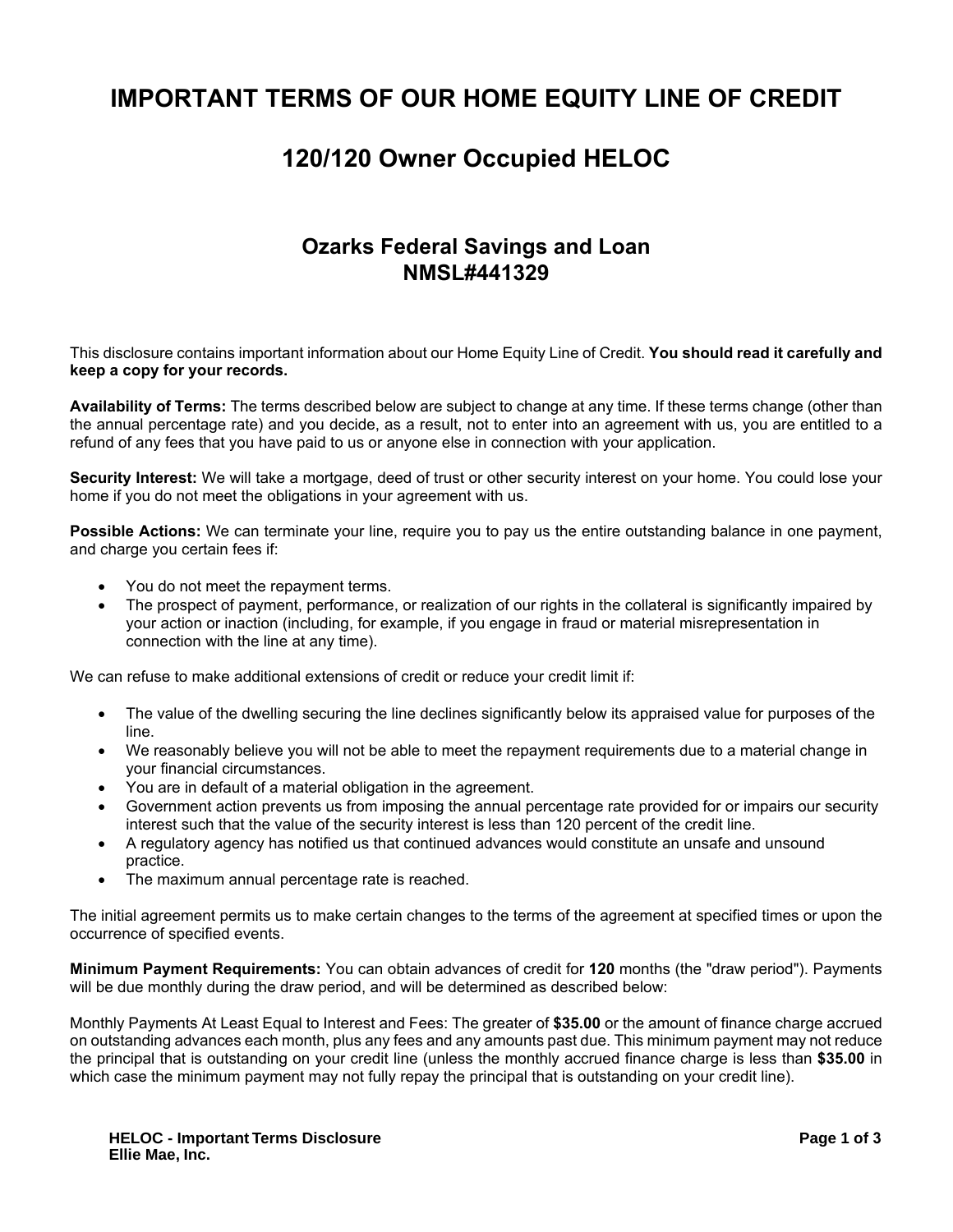We will round the dollar amount of the monthly payment described above to the nearest dollar.

The monthly payment described above will not be less than **\$35.00** during the draw period unless the total outstanding balance on your credit line is less than **\$35.00**, in which case the minimum monthly payment will equal **\$35.00** or the outstanding balance on your credit line, whichever is less.

After the draw period ends, you will no longer be able to obtain credit advances and must pay the outstanding balance over **120** months (the "repayment period"). Payments will be due monthly during the repayment period, and will be determined as described below:

The amount sufficient to amortize the principal amount you owe on the last day of the draw period, plus interest, in substantially equal monthly installments during the repayment period, plus any fees and any amounts past due.

The monthly payment described above will not be less than **\$50.00** during the repayment period unless the total outstanding balance on your credit line is less than **\$50.00**, in which case the minimum monthly payment will equal **\$50.00** or the outstanding balance on your credit line, whichever is less.

**Minimum Payment Example**: If you made only the minimum monthly payments and took no other credit advances, it would take **240** months to pay off a credit advance of \$10,000 at an **ANNUAL PERCENTAGE RATE** of **4.000%**. During that period, you would make **120** monthly payments of **\$35.00** in the draw period followed by **119** monthly payments of **\$98.76** in the repayment period and a final payment of **\$100.08**.

**Fees and Charges:** You must pay the following fees to open and maintain your line of credit:

Closing Fees to Us. You must pay the following to us to open your line of credit: **Amount \$00.00**

Estimation of Third Party Closing Fees. You must pay certain fees at closing to third parties in order to open your line of credit. The third party fees you must pay at closing generally total between **\$50.00** and **\$550.00**. If you ask, we will give you a good faith estimation of the itemized fees you will have to pay to third parties to open your line of credit.

Fees to Use Your Account. You must pay us the following fees to use your account:

### **Annual Fee: \$0.00**

#### **Paper Billing Statement Fee: \$0.00**

**Wire Fee: \$20.00** (Due for each request you make to wire an advance of funds against your HELOC Account.) **Stop Payment Fee: \$30.00** (Due for each request to stop payment on a Draw or Draft Check.)

**Returned Credit Line Check Fee: \$30.00 (**Due if a Check is drawn on your HELOC Account in an amount that causes the amount you owe to exceed your Credit Limit.)

Release Fee: \$35.00 (Due to cover recording or filing costs when we release the Security Instrument for this Credit Account - this is an estimate.)

**Returned Payment Fee: \$15.00** (Due for each payment check, draft, or similar instrument which is returned unpaid.)

Property Insurance. In addition to the fees and charges described above in this section, you must carry insurance (hazard and flood insurance, as applicable) on the property that secures the line of credit. **You may obtain all required property insurance from and through anyone you choose that is reasonably acceptable to us.**

**Tax Deductibility:** You should consult a tax advisor regarding the deductibility of interest and charges for the line.

**Variable-Rate Feature:** The line has a variable rate feature, and the annual percentage rate (corresponding to the periodic rate) and the minimum payment can change as a result of this feature.

The annual percentage rate includes only interest and not other costs.

The variable annual percentage rate will be based on the value of an index. The index is the most recently published **Prime Rate** as of on the first business day of each calendar month in the "Money Rates" table in *The Wall Street Journal.* (If more than one index value is published we will use the highest published index value.)

To determine the annual percentage rate that will apply to your line, we add a margin to the value of the index.

**HELOC - Important Terms Disclosure Page 2 of 3**